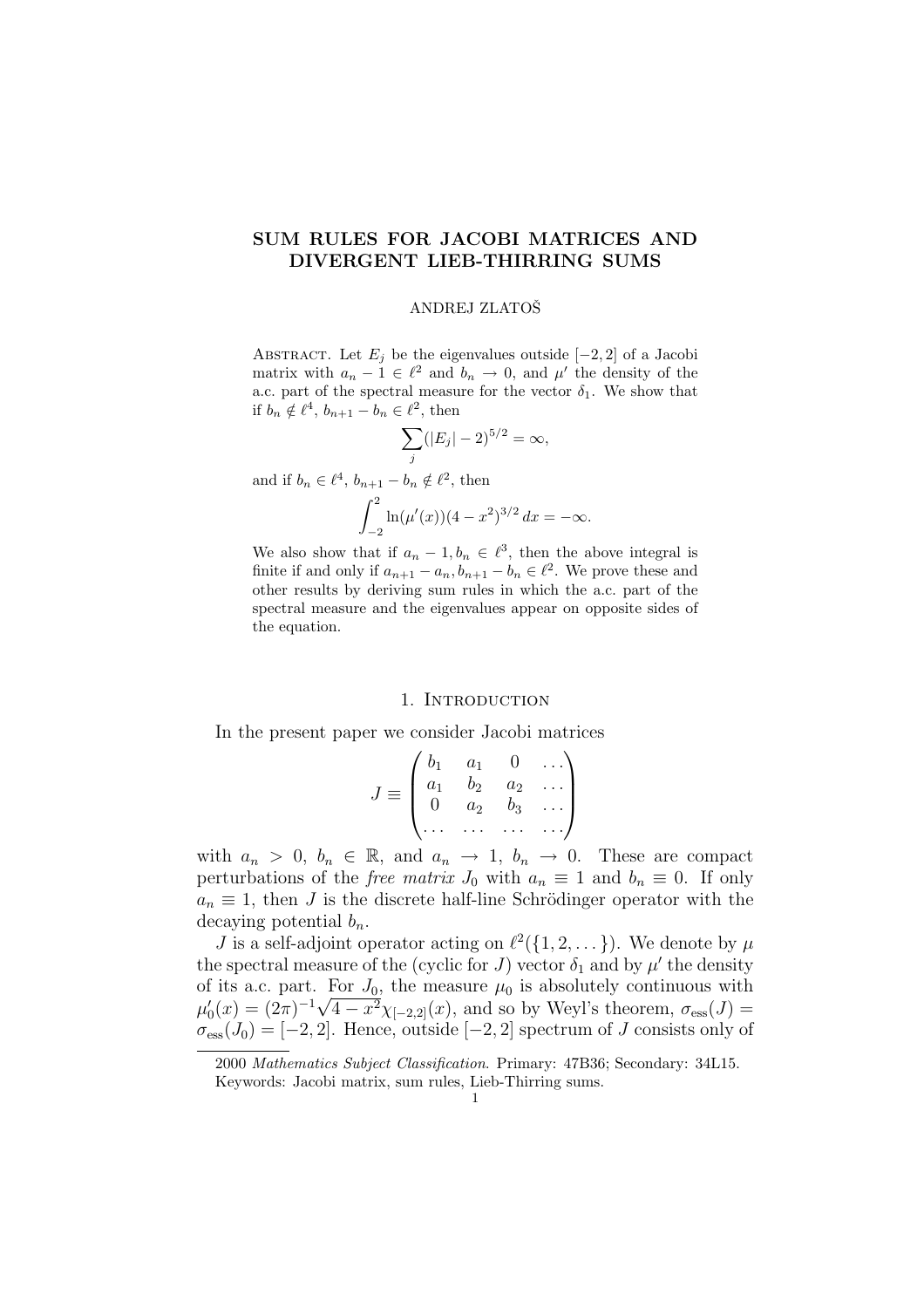### 2 ANDREJ ZLATOŠ

eigenvalues (of multiplicity 1), with  $\pm 2$  the only possible accumulation points. We will denote the negative ones  $E_1, E_3, \ldots$  and the positive ones  $E_2, E_4, \ldots$ , with the convention that  $E_{2j-1} \equiv -2$   $(E_{2j} \equiv 2)$  if J has fewer than j eigenvalues below  $-2$  (above 2).

We let  $\partial a_n \equiv a_{n+1} - a_n$ ,  $\partial b_n \equiv b_{n+1} - b_n$ , and define

$$
r_n \equiv b_n^4 - 2(\partial b_n)^2 - 8(\partial a_n)^2 + 4(a_n^2 - 1)(b_n^2 + b_n b_{n+1} + b_{n+1}^2).
$$

The following are our main results.

- **Theorem 1.** Assume that  $a_n 1 \in \ell^3$  and  $b_n \to 0$ .<br>
(i) If  $\sum_{n=1}^{\infty} r_n = \infty$  or does not exist, then  $\sum_{j=1}^{\infty} (|E_j| 2)^{5/2} = \infty$ .
- (ii) If  $\sum_{n=1}^{\infty} r_n = -\infty$  or does not exist, then  $\int_{-2}^{2} \ln(\mu'(x)) (4-x^2)^{3/2} dx =$  $-\infty$ .

*Remark*. One can actually dispense with the assumption  $a_n - 1 \in \ell^3$ , but the corresponding  $r_n$  is less transparent (it is the diagonal element of the matrix  $P_w(J)$  from the proof of Theorem 1).

**Corollary 2.** Assume that  $a_n - 1 \in \ell^2$  and  $b_n \to 0$ . Ford and  $a_n - 1 \in \ell^2$  and  $b_n \to 0$ .<br>
(i) If  $b_n \notin \ell^4$  and  $\partial b_n \in \ell^2$ , then  $\sum_{j=1}^{\infty} (|E_j| - 2)^{5/2} = \infty$ . (ii) If  $b_n \in \ell^4$  and  $\partial b_n \notin \ell^2$ , then  $\int_{-2}^{2} \ln(\mu'(x))(4-x^2)^{3/2} dx = -\infty$ .

*Proof.* Since  $a_n - 1 \in \ell^2$ , we have  $\partial a_n \in \ell^2$ . Also,

$$
|4(a_n^2 - 1)(b_n^2 + b_n b_{n+1} + b_{n+1}^2)| \le 72(a_n^2 - 1)^2 + \frac{1}{4}(b_n^4 + b_{n+1}^4)
$$

and  $a_n^2 - 1 \in \ell^2$ , so the result follows from Theorem 1.

$$
\Box
$$

The sum in (i) is a Lieb-Thirring sum and most results go in the direction opposite to (i), bounding sums of eigenvalue moments from above in terms of the matrix elements. See [5], where it is proved that

$$
\sum_{j} (|E_j| - 2)^p \le c_p \left( \sum_{n} |a_n - 1|^{p+1/2} + \sum_{n} |b_n|^{p+1/2} \right) \tag{1}
$$

for any  $p \geq \frac{1}{2}$  $\frac{1}{2}$  and some  $c_p > 0$ , and references therein.

The integral in (ii) is one from a family of Szegő-type integrals recently studied, among others, in [3, 6, 7, 8, 9, 10, 11, 12]. The actual Szegő integral has the weight  $(4-x^2)^{-1/2}$  instead of  $(4-x^2)^{3/2}$  and is an important object in the theory of orthogonal polynomials.

We also single out the following of our results (cf. Corollary 9).

**Theorem 3.** Assume that  $a_n - 1$ ,  $b_n \in \ell^3$ . Then  $\partial a_n$ ,  $\partial b_n \in \ell^2$  if and only if  $\int_{-2}^2 \ln(\mu'(x))(4 - x^2)^{3/2} dx > -\infty$ .

Remarks. 1. The "only if" part was proved in [7].

2. Note that  $a_n - 1, b_n \in \ell^3$  and (1) imply  $\sum_{j=1}^{\infty} (|E_j| - 2)^{5/2} < \infty$ .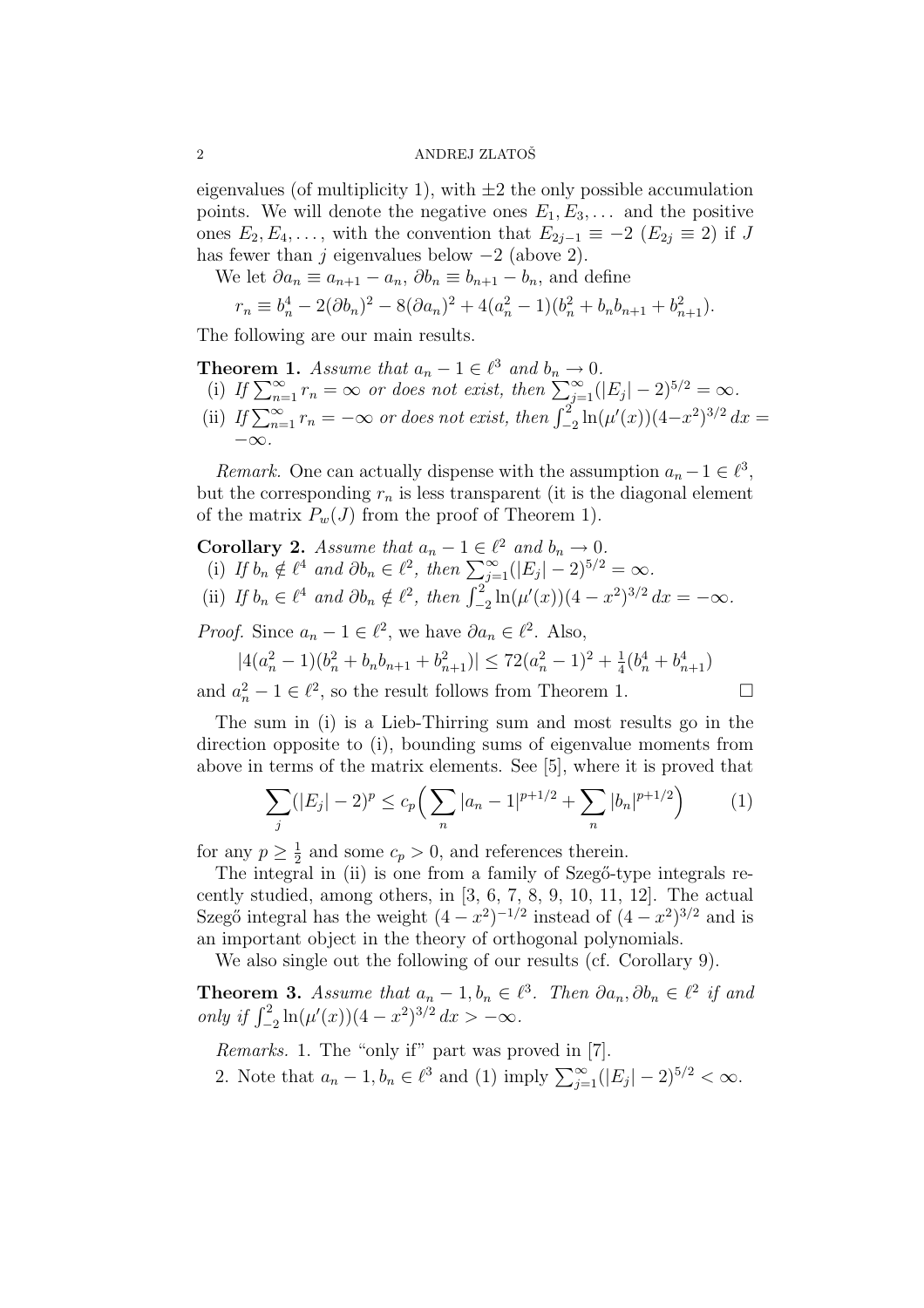We briefly review here related results. In [6], which started recent development in the area of sum rules, it is proved that  $a_n - 1, b_n \in \ell^2$  if development in the area of sum rules, it is proved that  $a_n - 1, b_n \in \ell$  in and only if  $\sum_j (|E_j| - 2)^{3/2} < \infty$  and  $\int_{-2}^2 \ln(\mu'(x)) (4 - x^2)^{1/2} dx > -\infty$ . Using a higher sum rule [8] shows that  $a_n - 1$ ,  $b_n \in \ell^4$  and  $\partial^2 a_n$ ,  $\partial^2 b_n \in \ell^2$ <br>if and only if  $\sum_j (|E_j| - 2)^{7/2} < \infty$  and  $\int_{-2}^2 \ln(\mu'(x)) (4 - x^2)^{5/2} dx > -\infty$ . Finally, [9] shows that  $a_n - 1$ ,  $b_n \in \ell^4$  and  $a_{n+1} + a_n$ ,  $b_{n+1} + b_n \in \ell^2$  if and only if  $\sum_j (|E_j| - 2)^{3/2} < \infty$  and  $\int_{-2}^2 \ln(\mu'(x)) x^2 (4 - x^2)^{1/2} dx > -\infty$ . Closely related to our work is also a general "existence" result in [10].

From most such results one can conclude that a Lieb-Thirring sum or a Szegő-type integral is infinite for certain  $a_n, b_n$ , but is not able to say which one of these happens. We achieve this by obtaining sum rules in which these two quantities appear on opposite sides of the equation (Theorem  $7(i)$ ). This is in the spirit of Theorem 4.1 in [11], which shows that  $\limsup_n$ this is in the spirit of Theorem 4.1 in [11], which<br> $\sum_{j=1}^{n} \ln(a_n) = \infty$  implies  $\sum_{j} (|E_j| - 2)^{1/2} = \infty$  and lim inf<sub>n</sub>  $\sum_{j=1}^{n} \ln(a_n) = -\infty$  implies  $\int_{-2}^{2} \ln(\mu'(x))(4 - x^2)^{-1/2} dx = -\infty$ (see also Theorem 10 below).

The paper is organized as follows. In Section 2 we introduce the necessary tools, *Case sum rules for Jacobi matrices* (see [1, 6, 11, 12]), and then extend these to a form we will need here (Theorem 7). In Section 3 we use them to prove Theorems 1 and 3 and related results. The author would like to thank Barry Simon for useful communication.

### 2. Sum Rules for Jacobi Matrices

In this section we use the notation of and extend results from [11]. If for some  ${c_{\ell}}_{\ell=0}^k$  we have  $w(\theta) \equiv$ лге<br> $\nabla^k$  $_{\ell=0}^{\kappa} c_{\ell} \cos(\ell \theta) \geq 0$ , we define

$$
Z_w(J) \equiv -\frac{1}{2\pi} \int_0^\pi \ln\left(\frac{\pi\mu'(2\cos\theta)}{\sin\theta}\right) w(\theta) d\theta
$$

$$
= -\frac{1}{2\pi} \int_{-2}^2 \ln\left(\frac{\mu'(x)}{\mu'_0(x)}\right) \sum_{\ell=0}^k c_\ell T_\ell\left(\frac{x}{2}\right) \frac{dx}{\sqrt{4-x^2}},\tag{2}
$$

where  $T_{\ell}(\cos \theta) \equiv \cos(\ell \theta)$  is the  $\ell^{\text{th}}$  Chebyshev polynomial (of degree  $\ell$ ), and the second equality follows from the substitution  $x = 2 \cos \theta$ .  $\mathcal{L}$ ), and the second equality follows from the substitution  $x = 2 \cos \theta$ .<br>Since  $\ln(\mu'(x)) \leq \mu'(x) \sqrt{4 - x^2} - \ln(\sqrt{4 - x^2})$ ,  $\mu(\mathbb{R}) = 1$ , and  $w(\theta) \geq 0$ , the positive part of the integral is bounded, that is,

$$
Z_w(J) \ge C_w \tag{3}
$$

with  $C_w > -\infty$  (but  $Z_w(J) = \infty$  is possible). Note that  $Z_w(J_0) = 0$ . We also let  $|\beta_j| \geq 1$  be such that  $E_j = \beta_j + \beta_j^{-1}$  $j^{-1}$ . Hence

$$
|\beta_j| - 1 = (|E_j| - 2)^{1/2} + O(|E_j| - 2). \tag{4}
$$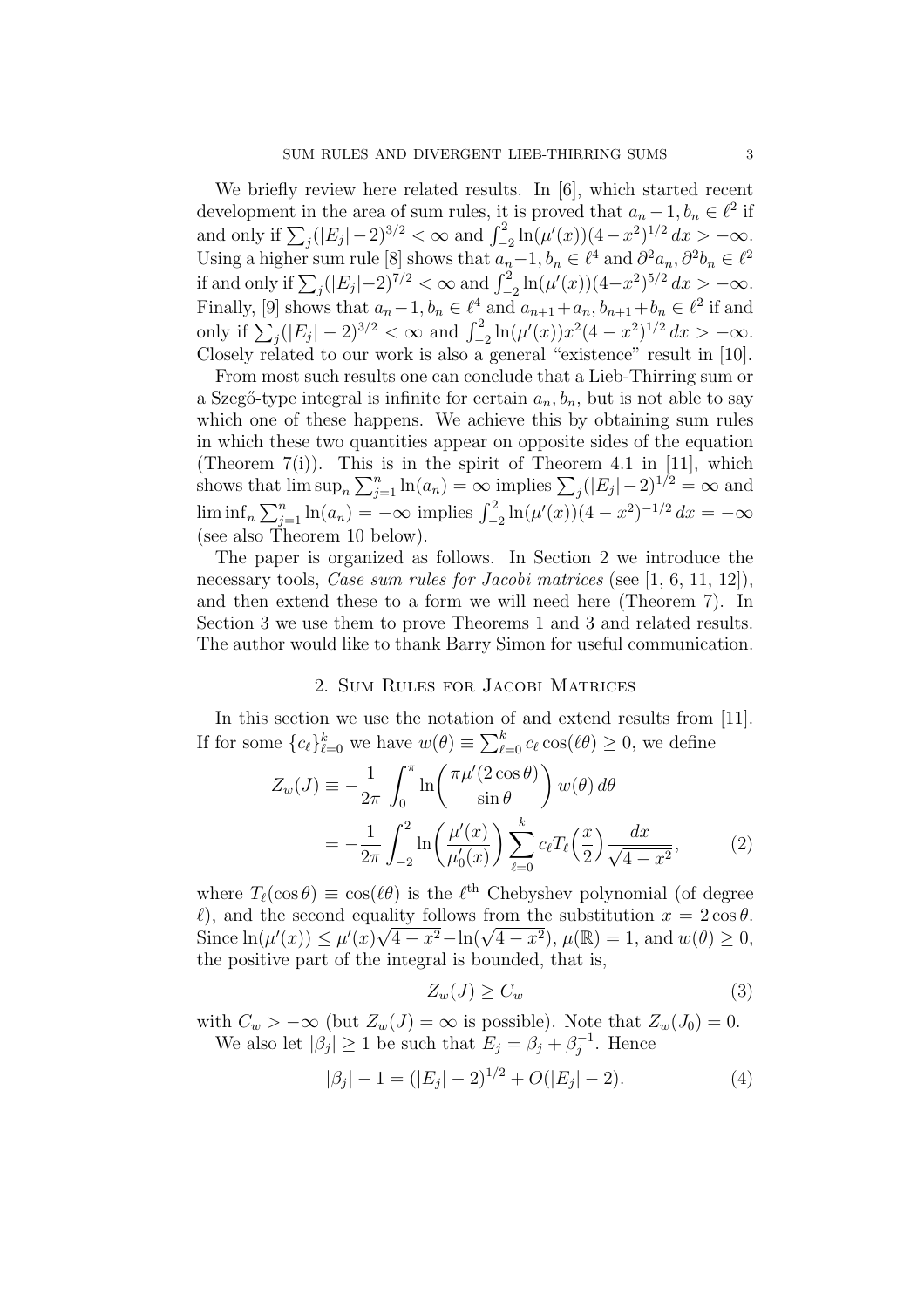We define

$$
J^{(n)} = \begin{pmatrix} b_{n+1} & a_{n+1} & 0 & \dots \\ a_{n+1} & b_{n+2} & a_{n+2} & \dots \\ 0 & a_{n+2} & b_{n+3} & \dots \\ \dots & \dots & \dots & \dots \end{pmatrix}
$$

 $\overline{ }$ 

that is,  $J^{(n)}$  is the matrix we obtain from J by removing the first n rows and columns. We let  $E_j^{(n)} \equiv E_j(J^{(n)})$  and  $\beta_j^{(n)} \equiv \beta_j(J^{(n)})$ . We also let  $J_n$  be the matrix one obtains from J by replacing  $a_j$  by 1 and  $b_{j+1}$  by 0 for  $j \geq n$ . Notice that  $(J_n)^{(n)} = J_0$ .

We denote (with  $\ell > 1$ )

$$
X_0^{(n)}(J) \equiv \sum_{j=1}^{\infty} \left[ \ln(|\beta_j|) - \ln(|\beta_j^{(n)}|) \right],
$$
  

$$
X_{\ell}^{(n)}(J) \equiv \frac{1}{2\ell} \sum_{j=1}^{\infty} \left[ \left( \beta_j^{\ell} - \beta_j^{-\ell} \right) - \left( (\beta_j^{(n)})^{\ell} - (\beta_j^{(n)})^{-\ell} \right) \right].
$$

These sums are always convergent because  $X_{\ell}^{(n)}$  $\mathcal{L}_{\ell}^{(n)}(J) = \sum_{j=0}^{n-1} X_{\ell}^{(1)}$  $\ell^{(1)}(J^{(j)})$ (where  $J^{(0)} \equiv J$ ), and the finiteness of  $X^{(1)}_{\ell}$  $\ell^{(1)}(J)$  follows from the fact that positive (resp. negative) eigenvalues of J and  $J^{(1)}$  interlace [11].

Finally, if B is a semi-infinite matrix, we let  $B(n)$  be the matrix we obtain from  $B$  by adding to it, from the top and left,  $n$  rows and columns containing only zeros. For instance,  $J^{(n)}(n)$  is the matrix one obtains from J by replacing  $a_j, b_j$  for  $j \leq n$  by zeros. We then define

$$
\xi_0^{(n)}(J) \equiv -\sum_{j=1}^n \ln(a_j)
$$
  

$$
\xi_{\ell}^{(n)}(J) \equiv -\frac{1}{\ell} \text{Tr} \left( T_{\ell} \left( \frac{1}{2} J \right) - T_{\ell} \left( \frac{1}{2} J^{(n)} \right) (n) \right)
$$

for  $\ell \geq 1$ . These are well defined because the diagonal of the matrix  $T_{\ell}(\frac{1}{2})$  $(\frac{1}{2}J) - T_{\ell}(\frac{1}{2})$  $\frac{1}{2}J^{(n)}(n)$  eventually vanishes (starting from  $(n+\ell)$ <sup>th</sup> diagonal element), although the matrix need not be trace class.

With this notation one has the following *step-by-step sum rule*:

**Lemma 4.** If  $w(\theta) = \sum_{\ell=0}^{k} c_{\ell} \cos(\ell \theta) \geq 0$ , then

$$
Z_w(J) = \sum_{\ell=0}^k c_\ell \xi_\ell^{(n)}(J) + \sum_{\ell=0}^k c_\ell X_\ell^{(n)}(J) + Z_w(J^{(n)}). \tag{5}
$$

Remark. Here both sides can be  $+\infty$ . In particular,  $Z_w(J) = \infty$  if and only if  $Z_w(J^{(n)}) = \infty$ .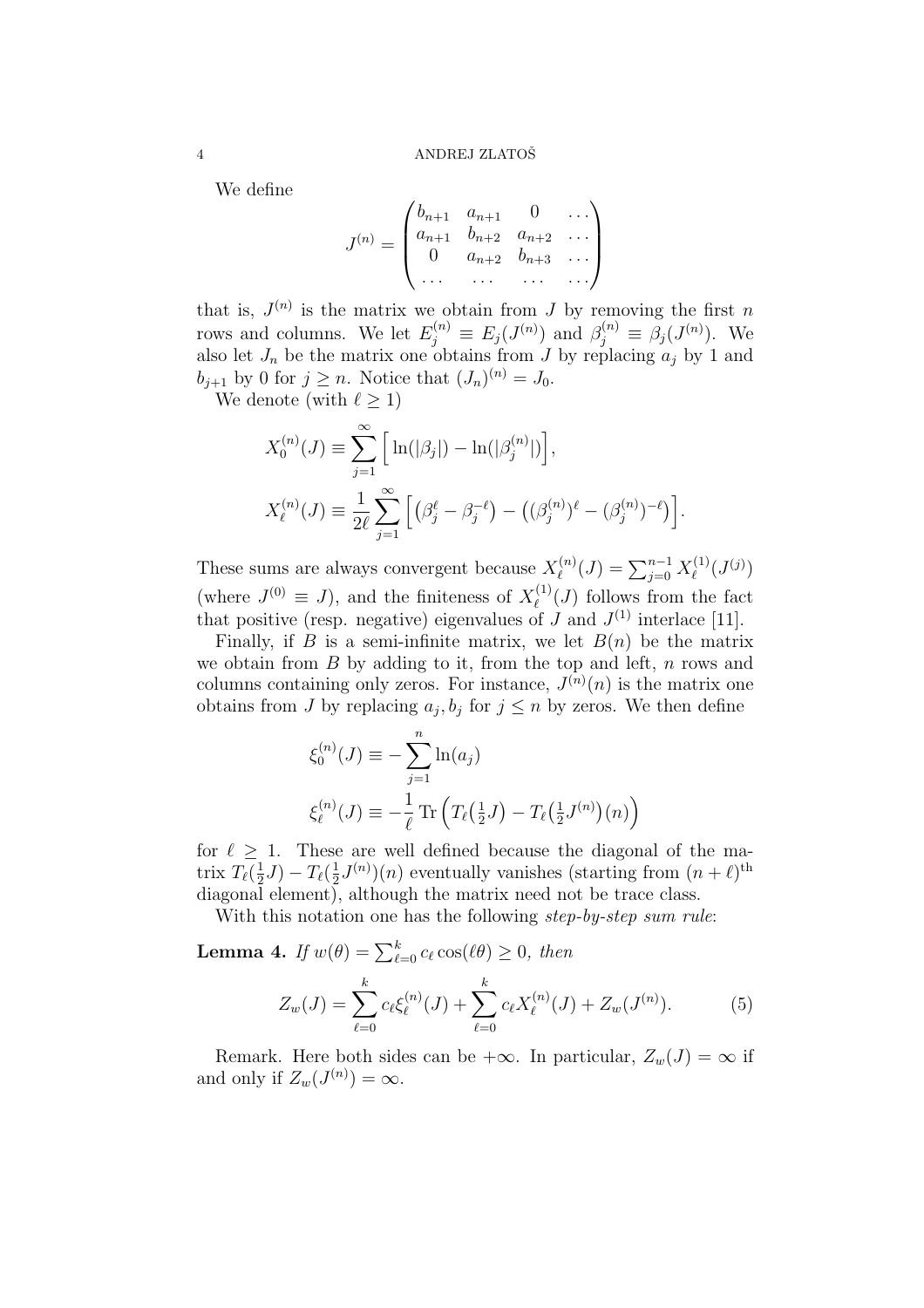*Proof.* One proves the statement for  $n = 1$  and then iterates the obtained formula n times. The proof is identical to that of Theorems  $3.1-$ 3.3 in [11] (using their Remark 1 before Theorem 2.1), where  $w(\theta) \equiv 1$ ,  $w(\theta) \equiv 1 \pm \cos \theta$ , and  $w(\theta) \equiv 1 - \cos 2\theta$  (the proofs, with more detail, also appear in [12]).  $\Box$ 

A natural question here is what happens when we take  $n \to \infty$ . To do this we need to determine the convergence of the terms on the right hand side of (5). Following [11], one can use two approximations  $- J$ by  $J_n$ , and  $J_0$  by  $J^{(n)}$  — to treat the second and third term. We define

$$
f_w(\beta) \equiv c_0 \ln(|\beta|) + \sum_{\ell=1}^k \frac{c_\ell}{2\ell} (\beta^\ell - \beta^{-\ell})
$$
 (6)

so that

$$
\sum_{\ell=0}^{k} c_{\ell} X_{\ell}^{(n)}(J) = \sum_{j=1}^{\infty} \left[ f_w(\beta_j) - f_w(\beta_j^{(n)}) \right].
$$

We also let  $X_{\ell_{+}}^{(n)}$  $\chi^{(n)}_{\ell,+}(J)$  be defined as  $X^{(n)}_{\ell}$  $\mathcal{L}^{(n)}(J)$  but with the sum taken only over positive eigenvalues. Similarly we define  $X_{\ell}^{(n)}$  $\chi^{(n)}_{\ell,-}(J)$ , with only negative eigenvalues. We then have  $X_{\ell}^{(n)}$  $\chi_{\ell}^{(n)}(J) = X_{\ell,+}^{(n)}$  $X^{(n)}_{\ell,+}(J) + X^{(n)}_{\ell,-}$  $\chi^{(n)}_{\ell,-}(J)$  and

$$
\sum_{\ell=0}^{k} c_{\ell} X_{\ell,+}^{(n)}(J) = \sum_{E_j \ge 2} \left[ f_w(\beta_j) - f_w(\beta_j^{(n)}) \right],
$$
  

$$
\sum_{\ell=0}^{k} c_{\ell} X_{\ell,-}^{(n)}(J) = \sum_{E_j \le -2} \left[ f_w(\beta_j) - f_w(\beta_j^{(n)}) \right].
$$

**Lemma 5.** If  $a_n \to 1$ ,  $b_n \to 0$ , and  $w(\theta) = \sum_{\ell=0}^k c_\ell \cos(\ell \theta) \geq 0$ , then

$$
\liminf_{n \to \infty} Z_w(J^{(n)}) \ge Z_w(J_0) = 0,\tag{7}
$$

$$
\liminf_{n \to \infty} Z_w(J_n) \ge Z_w(J). \tag{8}
$$

Also,

$$
\lim_{n \to \infty} \sum_{\ell=0}^{k} c_{\ell} X_{\ell, \pm}^{(n)}(J) = \sum_{\pm E_j \ge 2} f_w(\beta_j), \tag{9}
$$

$$
\lim_{n \to \infty} \sum_{\ell=0}^{k} c_{\ell} X_{\ell, \pm}^{(n)}(J_n) = \sum_{\pm E_j \ge 2} f_w(\beta_j). \tag{10}
$$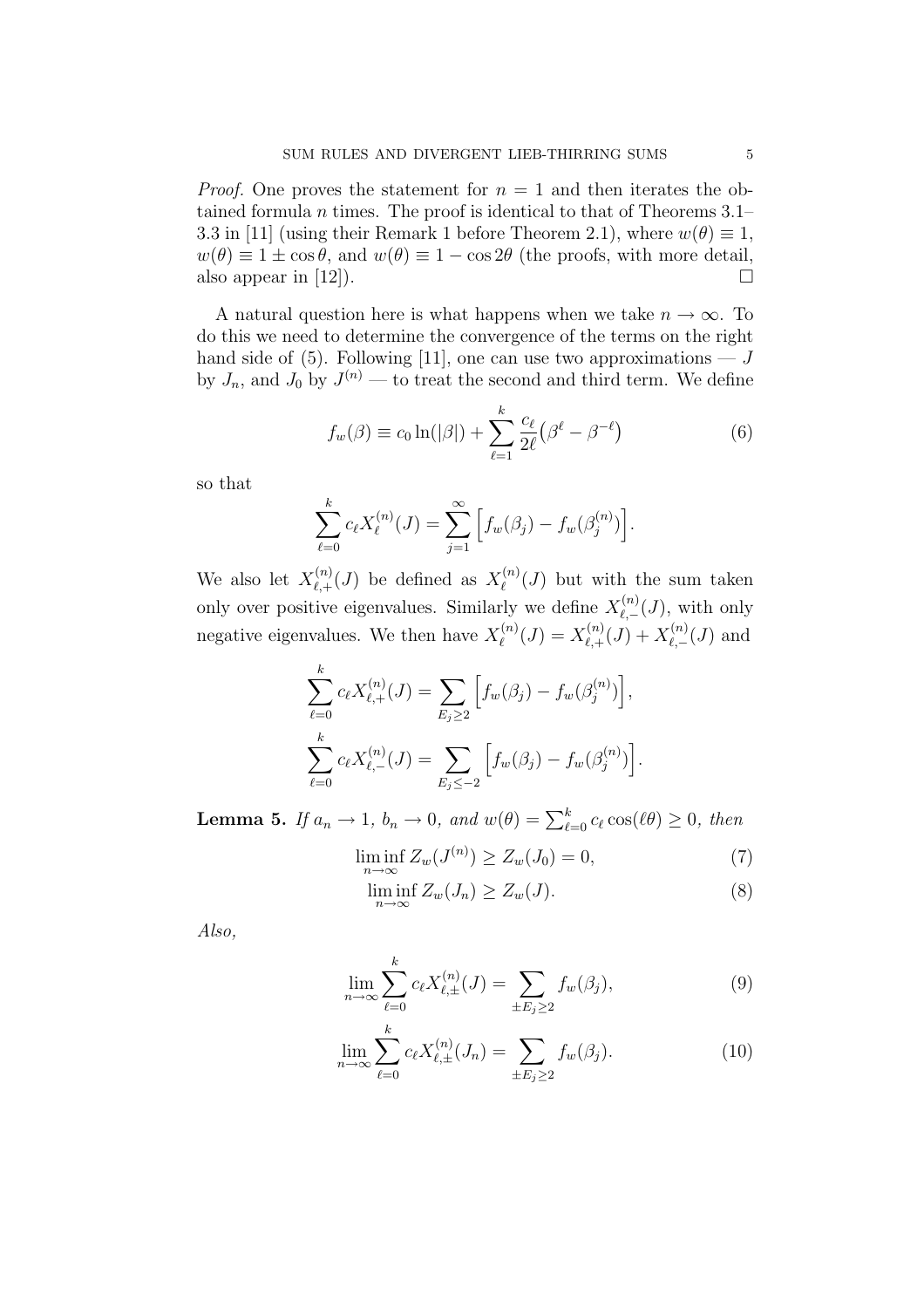### 6 ANDREJ ZLATOŠ

*Remarks.* 1. Eqs. (9), (10) are intended as two statements each one with the plus signs and one with the minus signs. This will be the case in Theorems 7(ii) and 10, too.

2. The sums on the left hand sides of (9), (10) both exist but could be ±∞. We separate the sums over positive and negative eigenvalues from each other because one could be  $\infty$  and the other  $-\infty$ .

*Proof.* Eqs.  $(7)$ ,  $(8)$  follow directly from Corollary 5.3 in [6].

Let us prove  $(9)$ ,  $(10)$  with the plus signs (the second case is identical). Notice that  $f_w$  is continuous on  $[1,\infty)$  with  $f_w(1) = 0$ . Since also  $f_w \in C^{\infty}$  and not all its derivatives at 1 vanish (unless  $f_w \equiv 0$ ), it is monotone on some interval  $[1, 1+\varepsilon], \varepsilon > 0$  (and so the sums in (9), (10) exist). For such functions (9) holds by Lemma 4.6 in [11]. Similarly, (10) holds by Theorem 6.2 in [6], using that  $(J_n)^{(n)} = J_0$  has no eigen-(10) notas by Theorem 6.2 in [0], using that  $(J_n)^{N} = J_0$  has no eigenvalues (and so the left hand side is just  $\lim_{n\to\infty} \sum_{E_j\geq 2} f_w(\beta_j(J_n)))$ .  $\Box$ 

To treat the first sum in (5) we define

$$
P_w(J) \equiv S - c_0 A - \sum_{\ell=1}^k \frac{c_\ell}{\ell} T_\ell(\frac{1}{2}J)
$$
 (11)

where A is the matrix with  $\ln(a_i)$  on the diagonal, and S is the matrix with  $S_{1,1} = -\sum_{\ell}^{k}$  $_{\ell=1}$ 1  $\frac{1}{4\ell}(1+(-1)^{\ell})c_{\ell}$  and all other elements zero.

**Lemma 6.** If  $n > k$ , then with  $o(1) = o(n^0)$ ,

$$
\sum_{\ell=0}^{k} c_{\ell} \xi_{\ell}^{(n)}(J) = \sum_{j=1}^{n} (P_w(J))_{j,j} + o(1).
$$
 (12)

*Proof.* As already mentioned, diagonal elements of  $T_{\ell}(\frac{1}{2})$  $(\frac{1}{2}J) - T_{\ell}(\frac{1}{2})$  $\frac{1}{2}J^{(n)}(n)$ vanish starting from  $(n+k)$ <sup>th</sup>. The first *n* of them are equal to those of  $T_{\ell}(\frac{1}{2})$  $\frac{1}{2}J$ , so we are left with proving that the sum of the remaining  $k-1 \overline{1}$  is  $\frac{1}{4}(1+(-1)^{\ell})+o(1)$ .

The  $(n+1)$ <sup>st</sup> through  $(n+k-1)$ <sup>st</sup> diagonal elements of  $T_{\ell}(\frac{1}{2})$  $(\frac{1}{2}J)$  differ by  $o(1)$  from those of  $T_{\ell}(\frac{1}{2})$  $\frac{1}{2}J_0$ ) (since  $a_n \to 1$ ,  $b_n \to 0$ ), and these are 0 when  $n > k$  [12, Lemma 3.29]. The  $(n + 1)$ <sup>st</sup> through  $(n + k - 1)$ <sup>st</sup> diagonal elements of  $T_{\ell}(\frac{1}{2})$  $\frac{1}{2}J^{(n)}(n)$  differ by  $o(1)$  from the 1<sup>st</sup> through  $(k-1)$ <sup>st</sup> of  $T_{\ell}(\frac{1}{2})$  $(\frac{1}{2}J_0)$ , which sum up to  $-\frac{1}{4}$  $\frac{1}{4}(1+(-1)^{\ell})$  [12, Lemma 3.29]. The proof is finished.  $\Box$ 

With this preparation we can obtain the final form of the sum rules.

**Theorem 7.** Let  $a_n \to 1$ ,  $b_n \to 0$ , and  $w(\theta) = \sum_{\ell=0}^k c_\ell \cos(\ell \theta) \ge 0$ .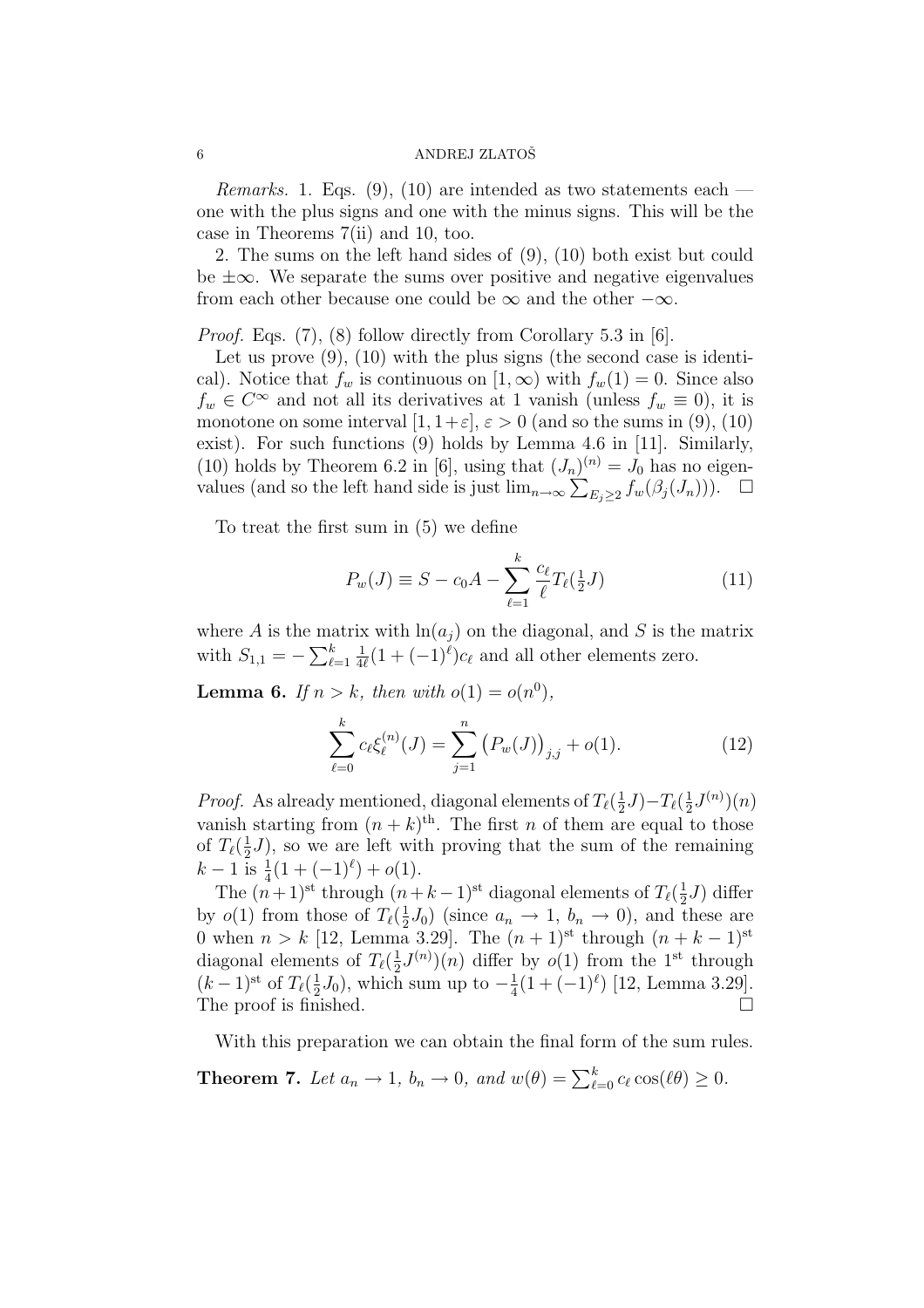(i) If  $f_w \ge 0$  on  $[-1-\varepsilon, -1] \cup [1, 1+\varepsilon]$  for some  $\varepsilon > 0$ , and either  $Z_w(J) < \infty$  or  $\sum_{j=1}^{\infty} f_w(\beta_j) < \infty$ , then  $\text{Tr}(P_w(J))$  exists and

$$
Z_w(J) = \text{Tr}(P_w(J)) + \sum_{j=1}^{\infty} f_w(\beta_j).
$$

(ii) If  $\pm f_w \geq 0$  on  $[1, 1 + \varepsilon]$  and  $\pm f_w \leq 0$  on  $[-1 - \varepsilon, -1]$  for some  $\varepsilon > 0$ , and either  $Z_w(J) < \infty$  and  $\sum_{\pm E_j \leq -2} f_w(\beta_j) > -\infty$  or  $\pm E_j \geq 2 f_w(\beta_j) < \infty$ , then  $\text{Tr}(P_w(J))$  exists and

$$
Z_w(J) - \sum_{\pm E_j \le -2} f_w(\beta_j) = \text{Tr}(P_w(J)) + \sum_{\pm E_j \ge 2} f_w(\beta_j).
$$

(iii) If  $f_w \leq 0$  on  $[-1-\varepsilon, -1] \cup [1, 1+\varepsilon]$  for some  $\varepsilon > 0$ , then  $\text{Tr}(P_w(J))$ exists and

$$
Z_w(J) - \sum_{j=1}^{\infty} f_w(\beta_j) = \text{Tr}(P_w(J)).
$$

*Remarks.* 1. The matrix  $P_w(J)$  need not be trace-class, but its trace, given by the sum of its diagonal elements, exists in  $(i)$ – $(iii)$ .

2. We use here the convention that  $\pm \infty + a = \pm \infty$  for  $a \in \mathbb{R}$ and  $\infty - \infty$  can be anything. For example, if in (i)  $Z_w(J) < \infty$  and  $j f_w(\beta_j) = \infty$ , then Tr( $P_w(J)$ ) must be  $-\infty$ . Notice that in the above sum rules,  $\text{Tr}(P_w(J))$  is the only term that can be  $-\infty$ .

3. Theorem 7(iii) is just the main result of [10] in a different guise. It provides a characterization of the  $a_n$ 's and  $b_n$ 's which correspond to matrices with spectral measures for which a certain Szegő-type integral involving  $\mu'$  and a certain Lieb-Thirring sum are both finite.

4. In the proofs of Theorems 1 and 3 we will use Theorem 7(i) with

$$
w(\theta) \equiv 3 - 4\cos 2\theta + \cos 4\theta = 2(1 - \cos 2\theta)^2.
$$
 (13)

The previously mentioned results from [6, 8] can be obtained from Theorem 7(iii) by taking  $w(\theta) \equiv (1 - \cos 2\theta)^k$  for  $k = 1, 3$ , respectively.

*Proof.* (i) We take  $n \to \infty$  in (5). Using (7), (9), and (12) we obtain

$$
Z_w(J) \ge \limsup_{n \to \infty} \sum_{j=1}^n (P_w(J))_{j,j} + \sum_{j=1}^\infty f_w(\beta_j).
$$

Similarly, writing (5) for  $J_n$  in place of  $J$  (with  $(J_n)^{(n)} = J_0$ ) and taking  $n \to \infty$ , from (7), (10), and (12) we obtain

$$
Z_w(J) \le \liminf_{n \to \infty} \sum_{j=1}^n (P_w(J))_{j,j} + \sum_{j=1}^\infty f_w(\beta_j).
$$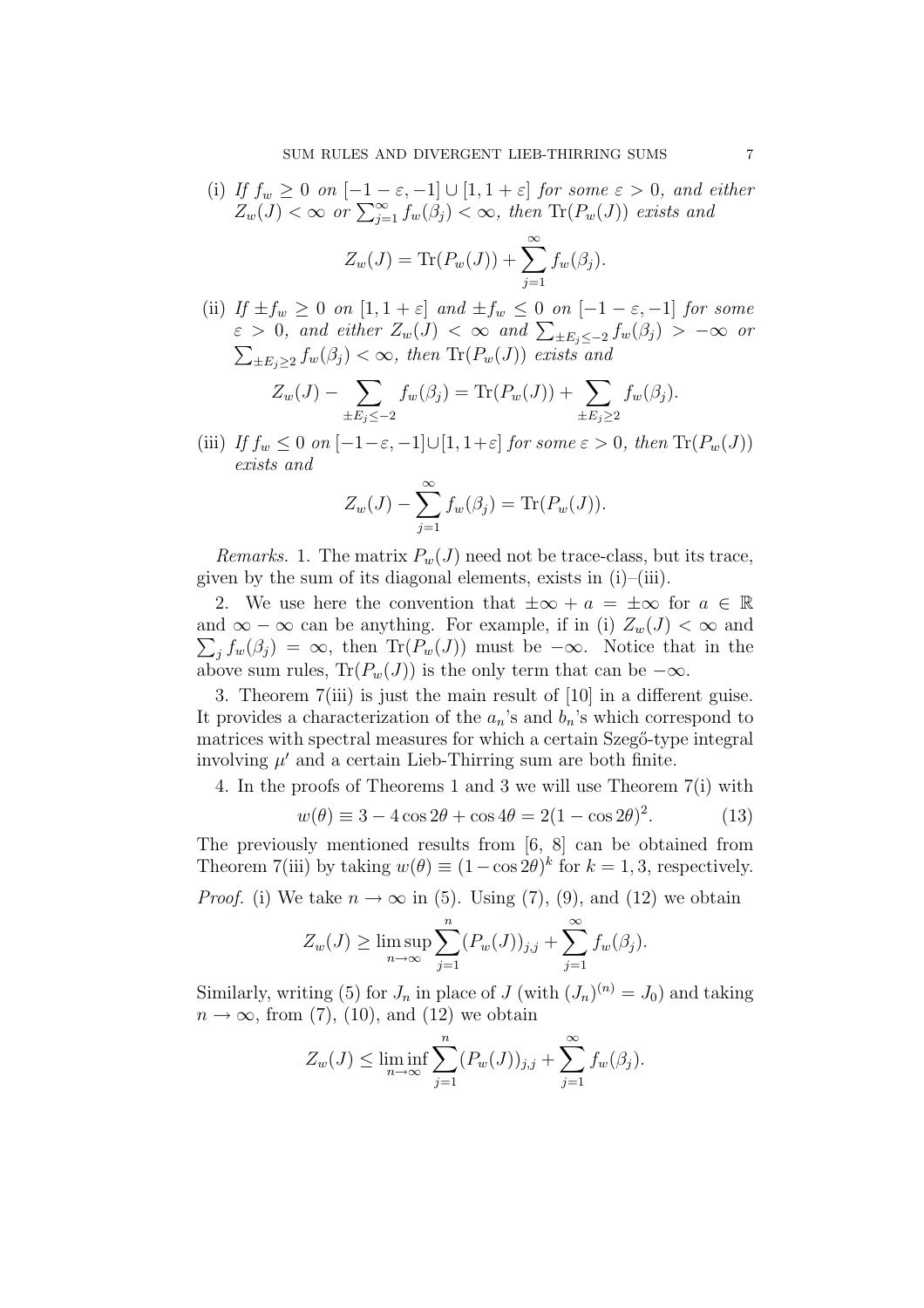Here we used the fact that the first  $n - k$  diagonal elements of  $P_w(J)$ and  $P_w(J_n)$  are the same, whereas the next k differ by  $o(1)$ . Unless and  $P_w(J_n)$  are the same, whereas the next k different by  $o(1)$ . Offices<br>both  $Z_w(J) = \infty$  and  $\sum_j f_w(\beta_j) = \infty$ , these inequalities can both be satisfied only if the  $\limsup = \liminf$ .

The proofs of (ii) and (iii) are analogous.

$$
\Box
$$

We note that the simplest case of Theorem 7, with  $w(\theta) \equiv 1$  in (i), is essentially a result from [11].

## 3. Proofs of the Main Results

Proof of Theorem 1. First we note that

$$
T_0(x) = 1
$$
,  $T_2(x) = 2x^2 - 1$ ,  $T_4(x) = 8x^4 - 8x^2 + 1$ ,

and so with w as in (13) we have  $\sum_{\ell=0}^k c_\ell T_\ell(\frac{x}{2})$ and so with w as in (13) we have  $\sum_{\ell=0}^{k} c_{\ell} T_{\ell}(\frac{x}{2}) = \frac{1}{2}(4-x^2)^2$ . Hence by (2),  $\int_{-2}^{2} \ln(\mu'(x))(4-x^2)^{3/2} dx = -\infty$  if and only if  $Z_w(J) = \infty$ . Next, we have

$$
f_w(\beta) \equiv 3\ln(|\beta|) - (\beta^2 - \beta^{-2}) + \frac{1}{8}(\beta^4 - \beta^{-4}) = \frac{8}{5}(|\beta| - 1)^5 + O((|\beta| - 1)^6).
$$
  
In particular,  $\sum_j (|E_j| - 2)^{5/2} = \infty$  if and only if  $\sum_j f_w(\beta_j) = \infty$ .

Finally, with  $S_{i,j} = \frac{7}{8}$  $\frac{7}{8}\delta_{1,i}\delta_{1,j}$ , we have

$$
P_w(J) = S - 3A + 2T_2(\frac{1}{2}J) - \frac{1}{4}T_4(\frac{1}{2}J) = S - 3A - \frac{1}{8}(J^4 - 12J^2 + 18).
$$

If all  $a_j = 1$ , then for  $j \geq 4$  the j<sup>th</sup> diagonal element of  $P_w(J)$  is  $-\frac{1}{8}$ 8 £  $(b_j^4 + 6b_j^2 + b_{j-1}^2 + b_{j+1}^2 + 2b_j(b_{j+1} + b_{j-1}) + 6) - 12(b_j^2 + 2) + 18].$ Since  $b_j \to 0$ , we get that the limit  $\text{Tr}(P_w(J))$  exists if and only if  $\sum_{j=1}^{\infty} [b_j^4 - 2(\partial b_j)^2]$  exists, and

$$
\text{Tr}(P_w(J)) = -\frac{1}{8} \sum_{j=1}^{\infty} \left[ b_j^4 - 2(\partial b_j)^2 \right] + O\big(1 + \|b_j\|_{\infty}\big).
$$

For general  $d_j \equiv a_j - 1$  we get with  $O(||J||_{\infty}) = O(||a_j||_{\infty} + ||b_j||_{\infty}),$ 

$$
-8\operatorname{Tr}(P_w(J)) = \sum_{j=1}^{\infty} \left[ b_j^4 - 2(\partial b_j)^2 - 8(\partial d_j)^2 \right. \\
\left. + 8d_j(2d_j^2 + d_jd_{j+1} + d_{j+1}^2 + b_j^2 + b_jb_{j+1} + b_{j+1}^2) + 4d_j^2(-d_j^2 + d_{j+1}^2 + b_j^2 + b_jb_{j+1} + b_{j+1}^2) + O(d_j^5) \right] \\
+ O(||J||_{\infty}). \tag{14}
$$

If  $a_j - 1 \in \ell^3$ , then this is  $\sum_j r_j + O(||d_j||_3^3 + ||J||_{\infty})$ .

(i) From the hypothesis and (14), we have  $\text{Tr}(P_w(J)) = -\infty$  or does (1) From the hypothesis and (14), we have  $\text{Tr}(P_w(J)) =$ <br>not exist. Thus  $\sum_j f_w(\beta_j) = \infty$  by Theorem 7(i) and (3).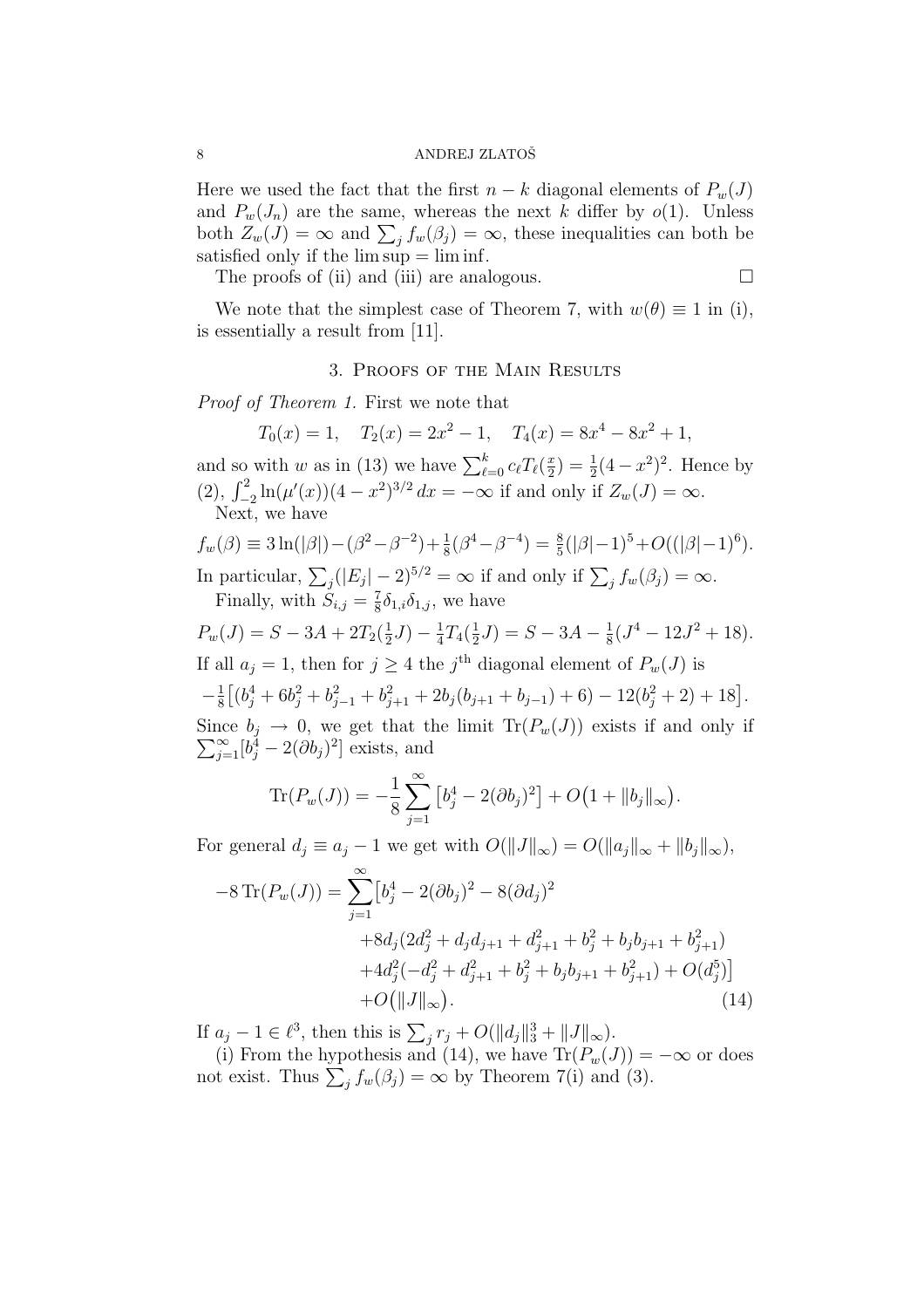(ii) Now  $\text{Tr}(P_w(J)) = \infty$  or does not exist, and we use Theorem 7(i) (ii) Now  $\text{Tr}(P_w(J)) = \infty$  or does not exist, and we use Theorem  $\ell(1)$ <br>and  $\sum_j f_w(\beta_j) > -\infty$  to get  $Z_w(J) = \infty$ .

By a careful examination of (14), one can prove the following variation on Theorem 1, allowing  $a_n - 1 \notin \ell^3$ . We let  $a_{\pm} \equiv \max\{\pm a, 0\}.$ 

- **Corollary 8.** (i) If  $(a_n 1)$ ,  $\in \ell^2$ ,  $\partial a_n$ ,  $\partial b_n \in \ell^2$ , and either  $a_n 1 \notin$ **Suary 8.** (1) If  $(a_n - 1) = \epsilon \ell^2$ ,  $\partial a_n, \partial b_n$ <br>  $\ell^3$  or  $b_n \notin \ell^4$ , then  $\sum_j (|E_j| - 2)^{5/2} = \infty$ .
- (ii) If  $(a_n 1)_+ \in \ell^2$ ,  $b_n \in \ell^4$  and either  $a_n 1 \notin \ell^3$  or  $\partial a_n \notin \ell^2$  or  $\partial b_n \notin \ell^2$ , then  $\int_{-2}^2 \ln(\mu'(x))(4-x^2)^{3/2} dx = -\infty$ .

*Proof.* (i) Note that once  $d_j$  is small enough, then for  $d_j \leq 0$  the sum of the second and third lines in (14) is bounded below by  $-Cd_j^2$  –  $\varepsilon(|d_{j+1}|^3 + b_j^4 + b_{j+1}^4)$  (for any  $\varepsilon > 0$  and  $C = C(\varepsilon) < \infty$ ), and for  $d_j \geq 0$  it is bounded below by  $8d_j^3$ . So the whole sum is bounded below by  $\sum_j [(1-2\varepsilon)b_j^4 + (8-\varepsilon)d_j^3 - q_j]$  for some summable  $q_j$ , proving  $\text{Tr}(P_w(J)) = -\infty$ . The result follows as in the proof of Theorem 1(i).

(ii) One shows that  $\text{Tr}(P_w(J)) = \infty$  in a similar way as in (i), this time bounding the sum of the second and third lines of (14) above by  $Cd_j^2 + \varepsilon(|d_{j+1}|^3 + b_j^4 + b_{j+1}^4)$  for  $d_j \ge 0$  and by  $8d_j^3$  for  $d_j \le 0$ .

*Proof of Theorem 3.* The hypothesis and (1) give  $\sum_j (|E_j| - 2)^{5/2} < \infty$ . Hence, by Theorem 7(i) with w given by (13),  $\text{Tr}(P_w(J))$  exists. And it is finite if and only if  $Z_w(J) < \infty$ . But by the assumptions and (14), the former happens precisely when  $\partial a_n, \partial b_n \in \ell^2$ . As in Theorem 1, the latter happens if and only if  $\int_{-2}^{2} \ln(\mu'(x)) (4 - x^2)^{3/2} dx > -\infty$ .  $\Box$ 

Here is an application of Theorem 7(i) to *oscillatory* Jacobi matrices: Corollary 9. If  $\limsup_n$  $\sum_{n=1}^{\infty}$  $\sum_{j=1}^{n} (|\partial a_j|^2 + |\partial b_j|^2) / \sum_{j=1}^{n}$  $j=1$  $(|a_j-1|^3+|b_j|^3) =$  $\infty$ , then  $\int_{-2}^{2} \ln(\mu'(x))(4-x^2)^{3/2} dx = -\infty$ .

Remark. This applies, for example, in the case  $a_n = 1+\alpha_1 \cos(\mu n)/n^{\gamma_1}$ and  $b_n = \alpha_2 \cos(\mu n) / n^{\gamma_2}$  when  $\mu \notin 2\pi \mathbb{Z}$  and  $\alpha_j \neq 0, \gamma_j \leq \frac{1}{2}$  $\frac{1}{2}$  for either  $j = 1$  or  $j = 2$ . In [3] it was proved that in this case, with  $\alpha_1 = 0$ ,  $\int_{-2}^{2} \ln(\mu'(x))(4-x^2)^{-1/2} dx = -\infty.$ 

*Proof.* For w as in the proof of Theorem 1 we get  $\text{Tr}(P_w(J)) = \infty$  (from  $(14)$ ). Then we continue as in (ii) of that proof.

Finally, here is a result illustrating the use of Theorem 7(ii). Its part (i) has been proved in [11] for the case  $a_n - 1, b_n \in \ell^2$ . Part (ii) is related to results in [2, 4].

**Theorem 10.** Assume that  $a_n \to 1$ ,  $b_n \to 0$ .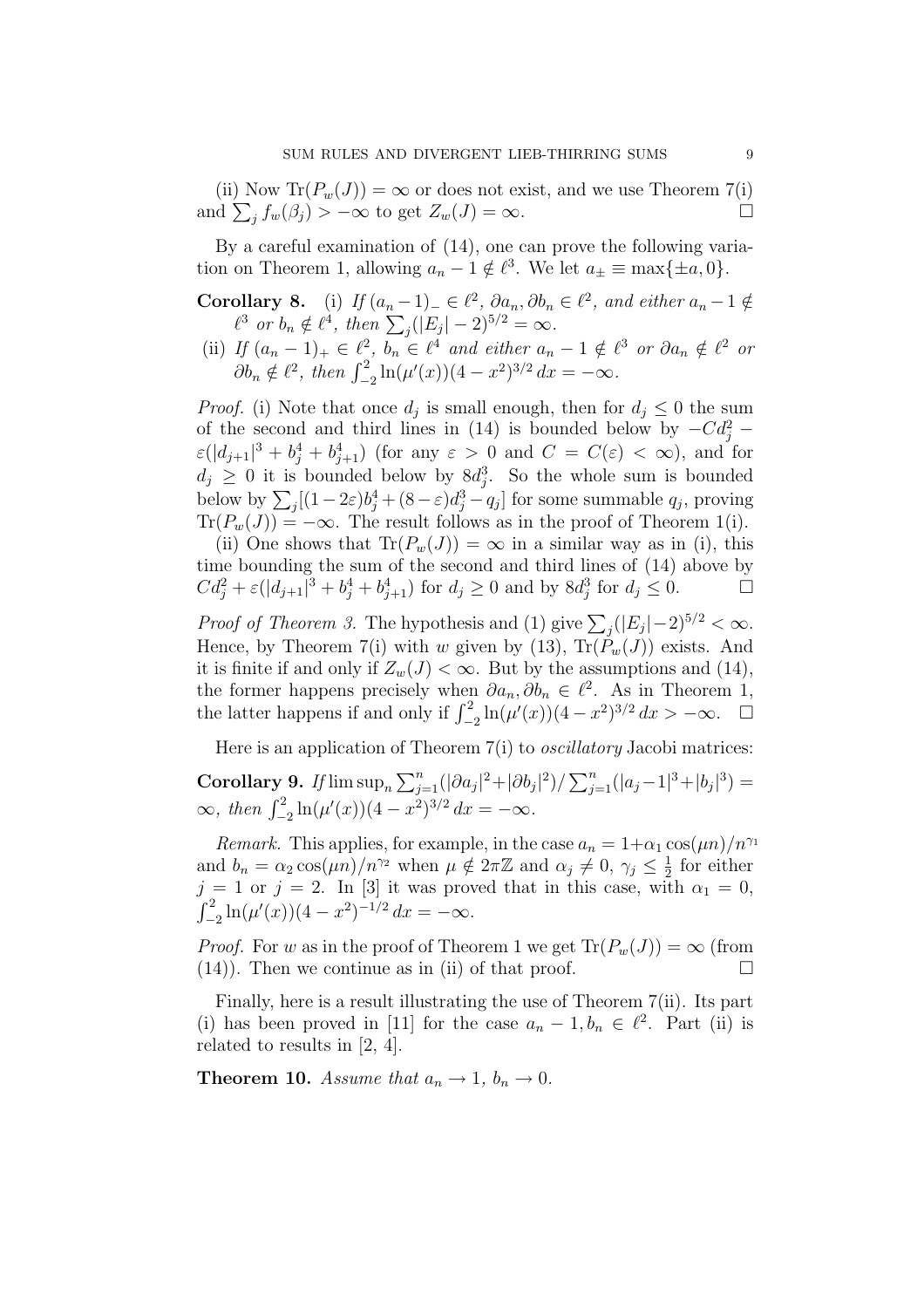#### 10 ANDREJ ZLATOŠ

(i) If  $\sum_{n=1}^{\infty} [\ln(a_n) \pm \frac{1}{2}]$  $(\frac{1}{2}b_n] = \infty$  or does not exist, then  $\overline{\phantom{a}}$  $(|E_j| - 2)^{1/2} = \infty.$ 

 $\pm E_j \geq 2$ 

(ii) If  $\sum_{n=1}^{\infty}$ [ln(a<sub>n</sub>)  $\pm \frac{1}{2}$  $\frac{1}{2}b_n$  >  $\frac{1}{2}$  $\frac{1}{2}$  or does not exist, then J has at least one eigenvalue in  $\pm(2,\infty)$ .

*Remark*. The bound  $\frac{1}{2}$  in (ii) is optimal as can be seen by taking  $a_n \equiv 1$  and  $|b_n| \leq \delta_{1,n}$ . The corresponding Jacobi matrix has no eigenvalues.

Proof. (i) Let  $w(\theta) \equiv 1 \pm \cos \theta$  so that  $f_w(\beta) = \ln(|\beta|) \pm \frac{1}{2}(\beta - \beta^{-1}).$ Hence  $f_w(\beta) = 2(|\beta| - 1) + O((|\beta| - 1)^2)$  for  $\pm \beta \downarrow 1$  and  $f_w(\beta) \leq 0$ for  $\pm \beta \leq -1$ . We also have  $P_w(J) = -A \mp \frac{1}{2}$  $\frac{1}{2}J$ , and so its  $n^{\text{th}}$  diagonal element is  $-[\ln(a_n) \pm \frac{1}{2}]$  $\frac{1}{2}b_n$ . Theorem 7(ii) and (4) finish the proof.

(ii) Take again  $w(\theta) \equiv 1 \pm \cos \theta$  in Theorem 7(ii). By (2.45) in [12],

$$
Z_w(J) \ge \int_0^{\pi} (1 - \cos \theta) \ln(2 + 2 \cos \theta) \frac{d\theta}{2\pi}
$$
  
=  $\frac{1}{2} \int_0^{2\pi} (1 - \cos \theta) \ln |1 + 2e^{i\theta} + e^{2i\theta}| \frac{d\theta}{2\pi}$ 

.

Jensen's formulae for the function  $\ln |1+2z+z^2| = \Re(2z+O(z^2))$  show that the last integral equals  $-1$ . If J had no eigenvalues in  $\pm(2,\infty)$ , we would have  $-\frac{1}{2} \le Z_w(J) \le Z_w(J) - \sum_{\pm E_j \le -2} f_w(\beta_j) = \text{Tr}(P_w(J)) =$  $-\sum_{n=1}^{\infty}$  $\sum_{n=1}^{\infty}$ [ln $(a_n) \pm \frac{1}{2}$  $\frac{1}{2}b_n$ ] <  $-\frac{1}{2}$  $\frac{1}{2}$ , a contradiction.

#### **REFERENCES**

- [1] K.M. Case, Orthogonal polynomials II, J. Math. Phys. 16 (1975), 1435–1440.
- [2] D. Damanik, D. Hundertmark, R. Killip, and B. Simon, Variational estimates for discrete Schrödinger operators with potentials of indefinite sign, Comm. Math. Phys. 238 (2003), 545–562.
- [3] D. Damanik, D. Hundertmark, and B. Simon, *Bound states and the Szegő* condition for Jacobi matrices and Schrödinger operators, J. Funct. Anal. 205 (2003), 357–379.
- [4] D. Damanik and R. Killip, *Half-line Schrödinger operators with no bound* states, to appear in Acta Math...
- [5] D. Hundertmark and B. Simon, *Lieb-Thirring inequalities for Jacobi matrices*, J. Approx. Theory 118 (2002), 106–130.
- [6] R. Killip and B. Simon, Sum rules for Jacobi matrices and their applications to spectral theory, Ann. of Math. (2) 158 (2003), 253–321.
- [7] S. Kupin On sum rules of special form for Jacobi matrices, C. R. Math. Acad. Sci. Paris 336 (2003), 611–614.